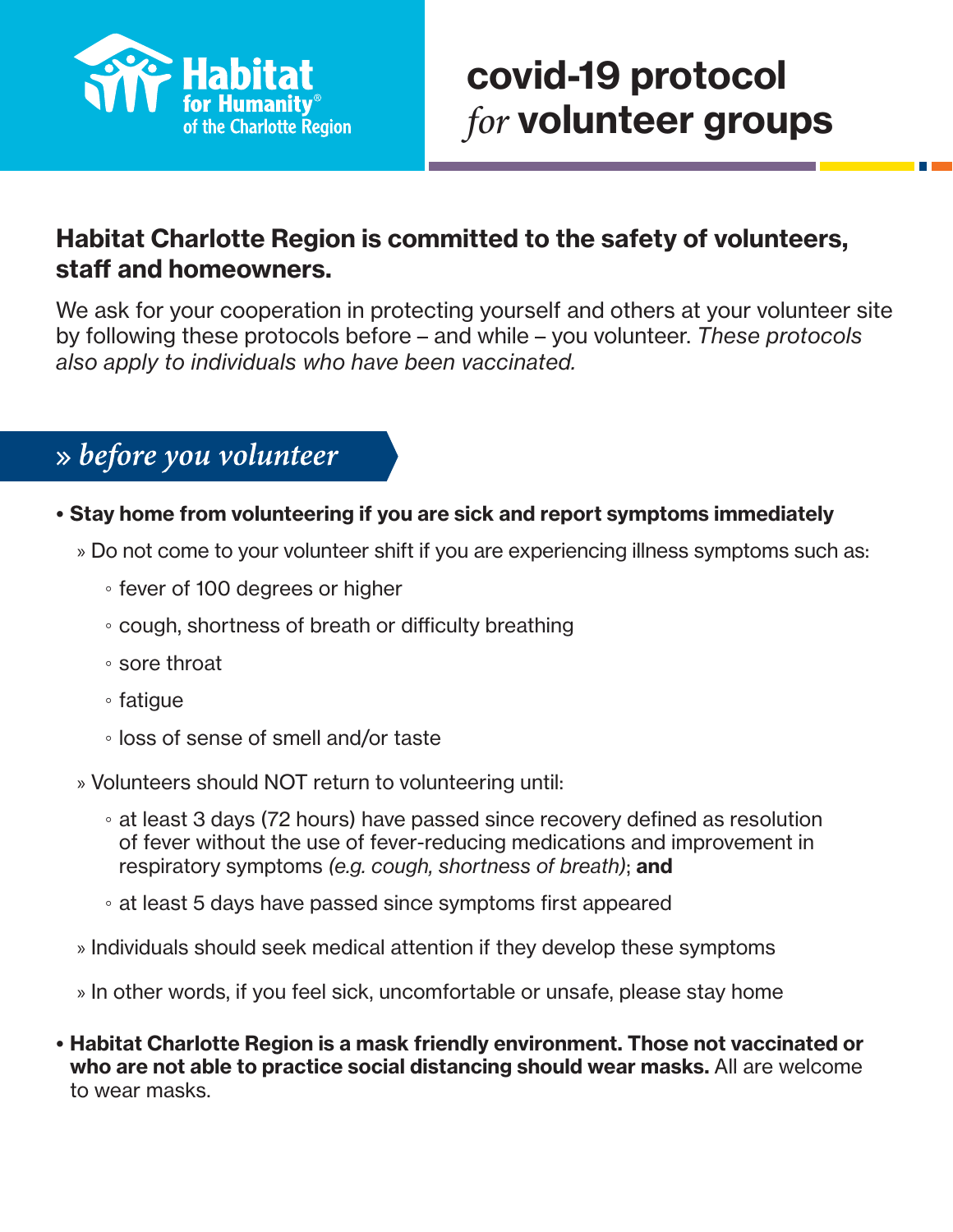## $\rightarrow$  on the volunteer site

## • During your volunteer shift:

- » Masks/face coverings
	- On the build site and in ReStores, masks or face covering (N95 mask, dust/pollen mask, face shield, cloth mask) are required for those are not vaccinated. Masks should be worn when social distancing is not possible.
- » Wash your hands throughout your volunteer shift. Hand sanitizer should be available on all sites
- » Maintain a minimum of 6' distance between yourself and other individuals
- » If working inside, work with windows and doors open to promote ventilation
- » Keep doors open as much possible to reduce touching doors, knobs and handles
- » Do not visit other areas of the construction site or ReStore unless it is necessary
- » Tools
	- Tools will be cleaned with disinfectant spray before you arrive
	- When on site, work with staff to gather the tools and materials you will need to perform your tasks; plan as much as possible to reduce the need to move throughout the build site
	- Refrain from sharing tools with others
	- If working as a team *(like cut person and installer)* designate tasks and stick to them, switching duties as little as possible
	- Clean tools periodically throughout the day using sanitizing spray
	- At the end of the day, please gather up your tools, lay them out and spray them